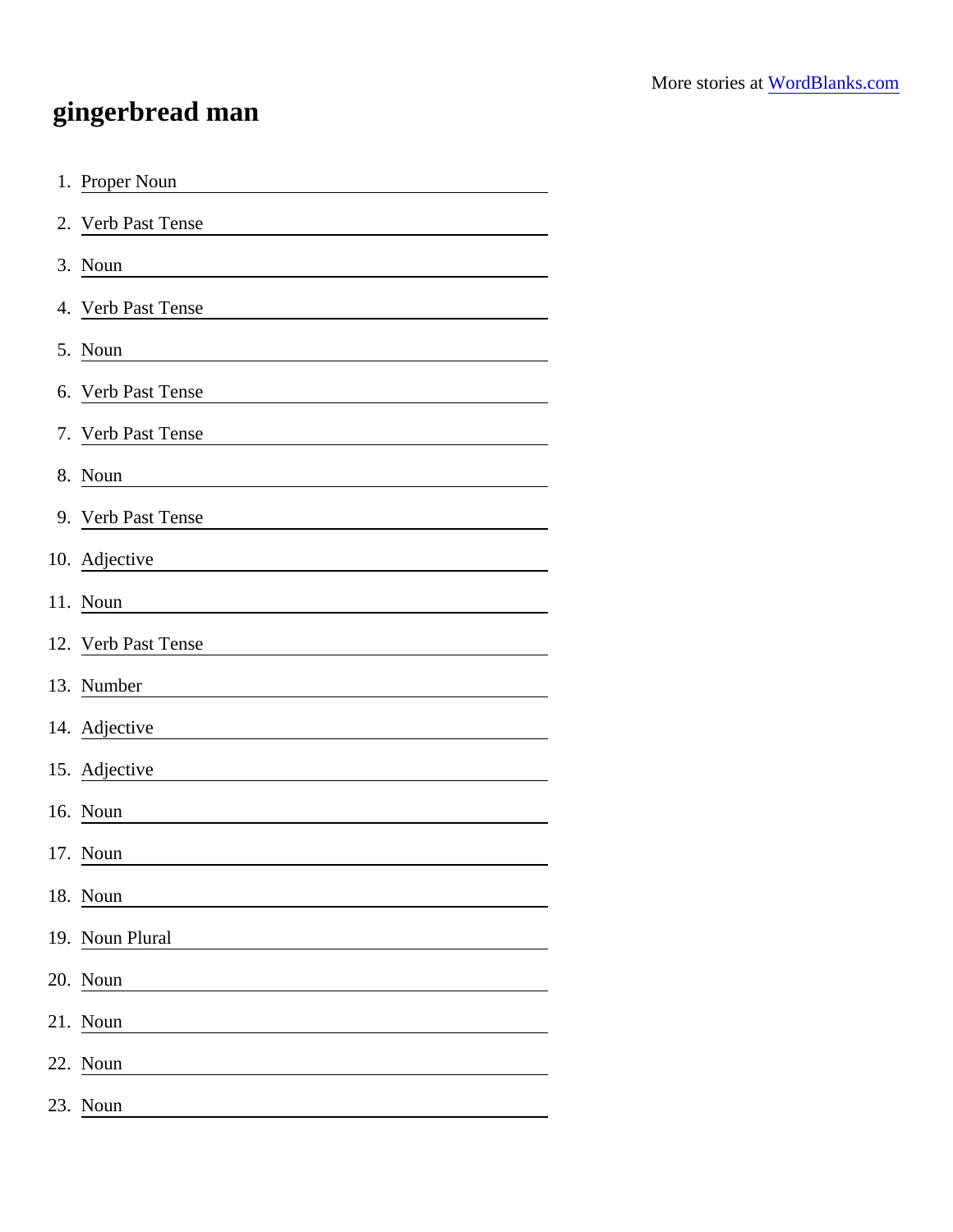| 24.<br>Adjective |  |
|------------------|--|
|------------------|--|

- 25. Verb Base Form
- 26. Verb Base Form
- 27. Verb Past Tense
- 28. Verb Past Tense
- 29. Verb Past Tense